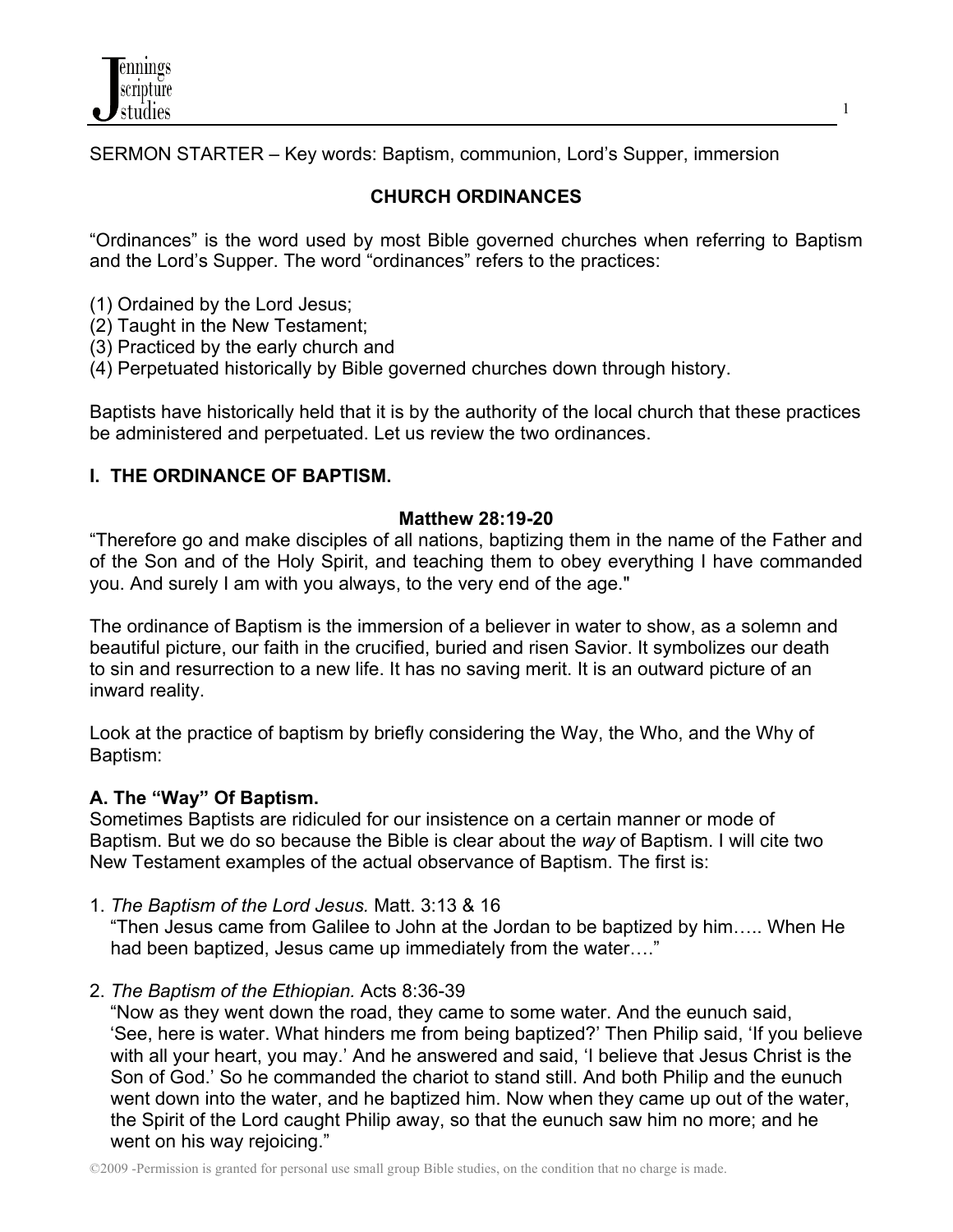Why, in both cases, did both the one being baptized and the one doing the baptizing get into the water? And why was John the Baptist called "John The Baptizer"? Answer: the New Testament was originally written in Greek, the predominant language at the time, and the word "baptize" in the Greek is "baptizo" meaning "to plunge or dip under the water."

The word was used among the Greeks to signify the dyeing or washing of a garment or the washing of a vessel by plunging beneath the water. The Greek word for "sprinkle" is "rhantizo" and an example of its usage is seen in Heb. 9:13 referring to the sprinkling of the blood of animals in the Old Testament. The very word "baptize" means to plunge or place beneath the water!

### **B. The "Who" Of Baptism.**

Three scriptures that indicate *who* the proper candidate for baptism is:

Acts 2:41 - "Those who accepted his message were baptized and about three thousand were added to their number that day."

Acts 8:37 - "Then Philip said, "If you believe with all your heart, you may." And he answered and said, "I believe that Jesus Christ is the Son of God."

Acts 18:8 - "Many of the Corinthians, hearing, believed and were baptized." The perquisite for baptism in the New Testament church was a valid confession of faith embracing the Person and cross-work of the Lord Jesus Christ.

## **C. The "Why" Of Baptism.**

Baptism is indicative of a message believed – the message of the Gospel which is pictured in the scriptural observance of baptism: a standing in the place of death, in the water; a placing beneath the water, symbolizing burial with Christ and being raised up from the water, symbolizing being raised with Christ.

- Baptism is identification with Christ in His redemptive work;
- Baptism is introduction to Christ's visible church;
- Baptism is an outward expression of an inward experience;
- Baptism is the Christian's first and most important "show and tell". It is a public testimony. Baptism is a silent sermon.
- Baptism is obedience. "Peter replied, "Repent and be baptized, every one of you, in the name of Jesus Christ." (Acts 2:38)

Have you come to faith in Christ? Have you been obedient in the matter of Baptism?

## **II. THE ORDINANCE OF THE LORD'S TABLE.**

## **I Corinthians 11:23-26**

**"**For I received from the Lord what I also passed on to you: The Lord Jesus, on the night he was betrayed, took bread, and when he had given thanks, he broke it and said, "This is my body, which is for you; do this in remembrance of me." In the same way, after supper he took